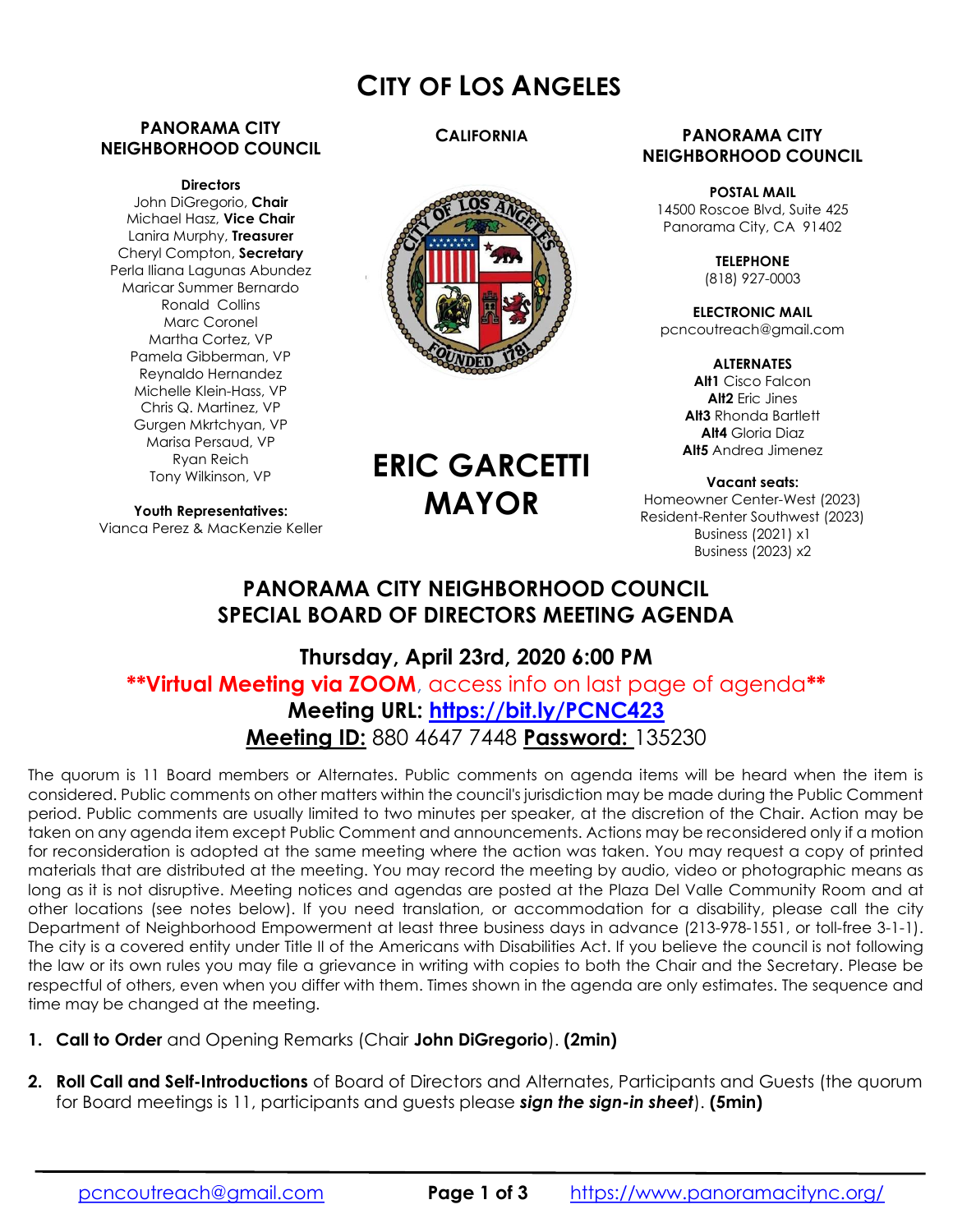

3. Reports from LAPD & other relevant law enforcement agencies. Senior Lead Officer Damaris Bonffil [(818) 838-9854, mobile (818) 634-0718, 38834@lapd.online] covers Panorama City's Center-West area. Senior Lead Officer Sean Smith [(818-838-9842, mobile 818-442-3183, 35183@lapd.online)] covers Panorama City's North and Center-East districts. Senior Lead Officer Daniel Ruelas [(818) 838-9847, mobile 818-679-2082, 34435@lapd.online] is responsible for Panorama City south of Roscoe. Emergency: 911. Mission Division Front desk: 818-838-9800. Nonemergency: 877-ASKLAPD (877-275-5273). (10min)

### 4. Public Comment and General Announcements

- a. Limited from 2-5 minutes at the discretion of the presiding officer
- b. Limited to non-agenda items
- c. Speaker cards will be made available if attendance is significant
- d. **During Virtual Meetings**, use the 'raise your hand' feature to be added to the speaker queue by the Board Secretary. The Chair will recognize speakers in the order specified by the queue.
- 5. Update and Reminder regarding the 7:45pm 'Drive by Thank You' which took place at Mission Community Hospital on 4/21 and the upcoming event this evening 4/23 at Kaiser Permanente.
- 6. Discussion and possible action on approving Neighborhood Purpose Grants (NPGs) submitted by local nonprofit organizations to support the response to COVID-19 in Panorama City. (30 mins)
	- a. NPG in support of the **Mission Division Police Department** in the amount of \$5,000 through the nonprofit LAPD Mission Community Police Council
	- b. NPG in support of the **Mission Division Fire Departments (2)** in the amount of \$2,500 each through the non-profit LAFD Foundation.
	- c. NPG in support of the **Mission Community Hospital** in the amount of \$5,000 through the non-profit San Fernando Community Hospital.
	- d. Please contact Board Chair at johndpcnc@gmail.com for NPG documentation.
- 7. Discussion and possible action for approval of any financial statements, Monthly Expenditure Reports (MER's), or other ongoing monthly financial documents prepared by the Treasurer of Finance Chair which have not yet been approved by the Board.
	- a. Treasure/ Finance Chair to provide details. This item does not cover special or annual financial documents. (10 min)
- 8. Discussion and possible action to approve the Board's changes to the Bylaws. After an extended period of outreach and feedback, the Board will discuss and potentially confirm the recommended changes and forward to the necessary bodies for official approval and adoption. (5 min)

## 9. ADJOURNMENT

Council Process: The council gained its official city role upon certification by the Board of Neighborhood Commissioners on March 15, 2007. Everyone who lives, works or owns real property within the boundaries of the Panorama City Neighborhood Council, or who declares a Community Interest in the area and the basis for it, is a "stakeholder". All stakeholders are members of the Council. Stakeholders elect a Board of Directors to represent them. This Board is recognized as the decision-making entity by the City of Los Angeles. The current Board was elected on April 2, 2016. While the Board is the official decision-making entity, meetings are conducted as much as possible in a town hall spirit. Committees are open to anyone with an interest in Panorama City. Panorama City's neighborhood council is much more than its Board, and it depends on public participation for its success.

Posting Sites: California's open meetings law, the Ralph M. Brown Act, requires that meeting notices be physically posted at a regular location 72 hours in advance for regular meetings and 24 hours in advance for special meetings. The location must be accessible to the public seven days a week, 24 hours a day. That location is the outside steel doors of the Plaza Del Valle Community Room, Building G, 8700 Van Nuys Blvd, Panorama City, CA 91402. This council is also required to follow the City of Los Angeles posting policy for Neighborhood Councils. That policy additionally requires that councils post agendas through the city's Early Notification System (ENS), post the agendas on the council's website (if one exists), and make an effort to send agendas by electronic mail (if such a list exists). This council posts agendas on its website, panoramacitync.org. This council uses the city's ENS mailing list as its agenda email list. You may sign up for the ENS agenda system at: http://lacity.org/government/Subscriptions/NeighborhoodCouncils/index.htm.